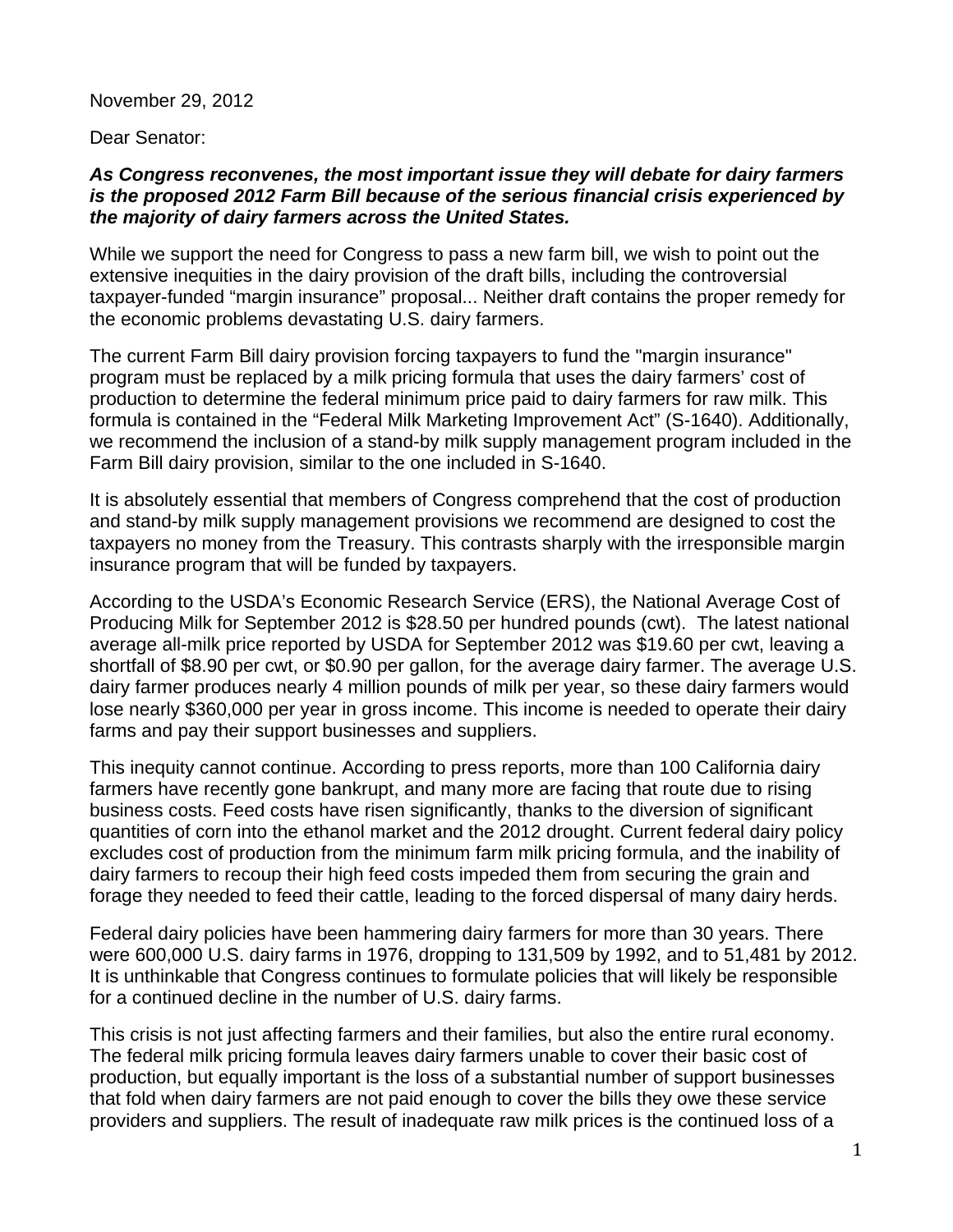large number of feed mills, implement dealers, repair shops, and even some financial institutions. This is unacceptable.

While our dairy farmers and support businesses have been needlessly experiencing financial losses, it is interesting to review some of the profits that have been reported by two of the companies that are heavily involved with the dairy farmers' milk and/or dairy products. Per their third quarter 2012 reports, Kraft Foods posted a net income of approximately \$470 million, while Dean Foods' reported a third quarter 2012 net income of \$36 million.

No one begrudges companies' making a profit - it's good to have profitable companies. However, existing dairy policies and the dairy proposals in the current Farm Bill drafts prevent American dairy farmers from covering basic farm business cost inputs, let alone making profits afforded to Kraft and Deans.

On behalf of family dairy farmers who are trying to survive and thrive in our rural communities, we urge you to take swift action to implement equitable federal dairy policies based on fairness and cost of production in the dairy provision of the 2012 Farm Bill.

Understanding the issues outlined in this letter, particularly the direct effect unjust low raw milk prices have on their own bottom line, the undersigned organizations strongly recommend that Congress debate and adopt our proposal for a new pricing formula for dairy farmers and the accompanying stand-by milk supply management program.

Thank you,

## **ORGANIZATIONS**

Alaska Farmers Union Alianza Nacional de Campesinas, CA American Federation of Government Employees, AFGE- LOCAL 3354, MO American Raw Milk Producers Pricing Association (ARMPPA), WI Ashtabula, Geauga, Lake Counties Farmers Union, OH California Dairy Campaign California Dairy Women's Association California Farmers Union California State Grange Community Food and Justice Coalition, California The Cornucopia Institute, WI Fairdale Grange, Fairdale, PA Family Farm Defenders, Madison, WI Farm Wives United, New York Food and Water Watch, Washington, DC Federation of Southern Cooperatives, Atlanta, GA Mississippi Association of Cooperatives; Jackson, MS Missouri Farmers Union Missouri Rural Crisis Center Monadnock Farm and Community Connection, NH National Family Farm Coalition, Washington, DC National Latino Farmers & Ranchers Trade Association, Washington, DC National Women in Ag. Association, OK Nebraska Sustainable Agriculture Society New York State Grange, Cortland, NY Northwest Atlantic Marine Alliance, Gloucester, MA Oklahoma Black Historical Research Project, Inc. Oregon Farmers Union Organic Pastures Dairy Company, Fresno, CA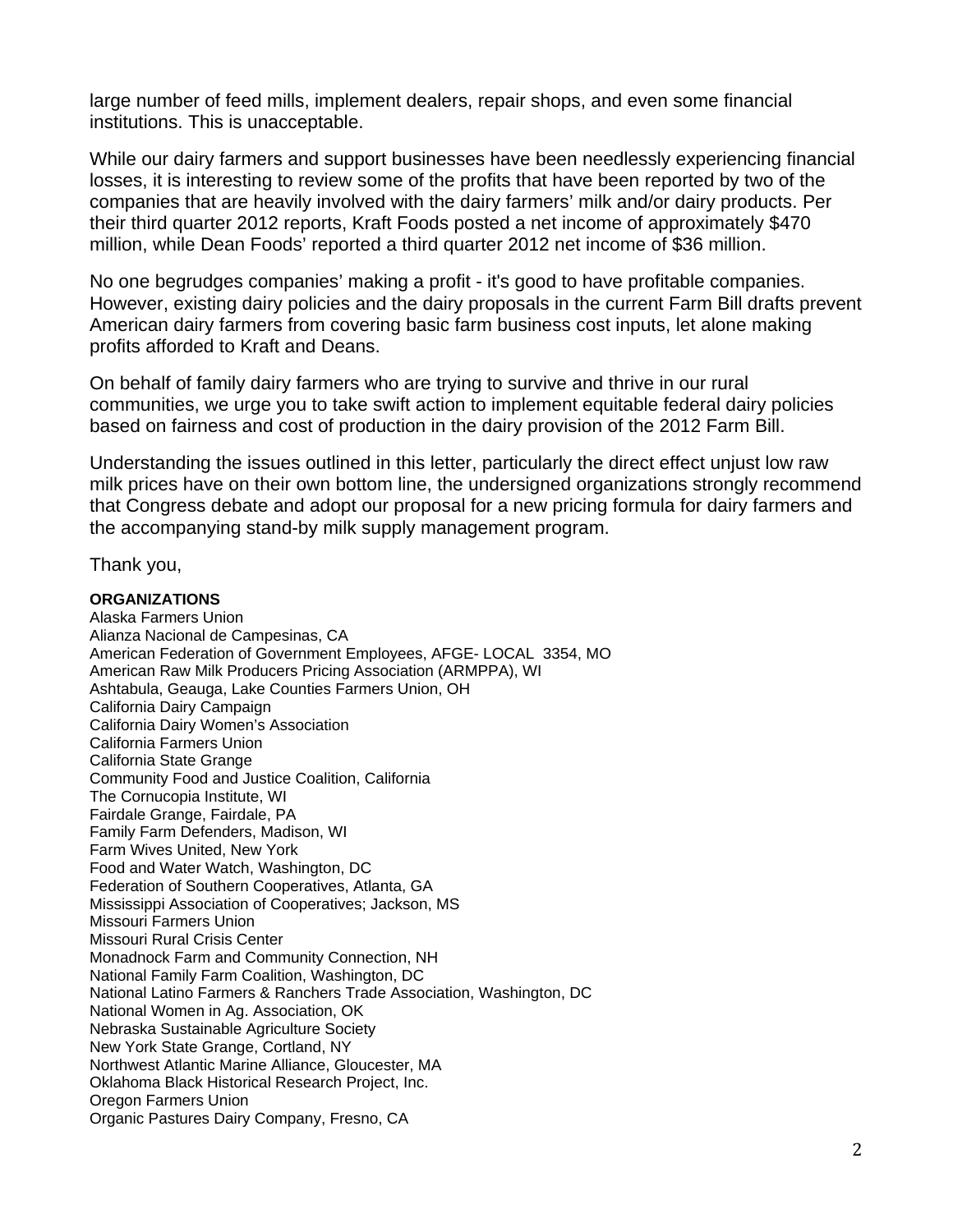Pennsylvania Family Farm Foundation, Millville, PA Pennsylvania Farmers Union Pesticide Action Network North America (PANNA), San Francisco, CA Peterborough Grange #35, New Hampshire Progressive Agriculture Organization, Meshoppen, PA Rural Coalition/Coalicion Rural, Washington, DC South Auburn Grange, South Auburn, PA Susquehanna County Pomona Grange, PA United North Country Milk Bargaining Cooperative, Alexandria Bay, NY WhyHunger, NY

## **BUSINESSES**

Ace-Robbins Farm Diesel Fuel Distributor, Tunkhannock, PA Affordable Fuels, Inc., Middleburg, PA Ambit Energy, Montoursville, PA Ambrosius Auto and Farm Parts & Supplies, New Albany, PA Bachle Welding and Machine, Inc., Muncy, PA Barnes Equipment, Millerton, PA Bartrons – John Deere Supply, Tunkhannock, PA Baxter Plumbing and Heating, Inc., Hughesville, PA Bick Farms, Troupsburg, NY Blaise Alexander Family Dealerships, Montoursville, PA Bluhm's Farm Delivery Gas Services – Wyalusing, PA Bluhm's Gas Service, Laceyville, PA Brick House Services, Laceyville, PA B.S.& B. Repair, Inc., Mifflinburg, PA Buck Lumber Company, Hughesville, PA B-V Door Service, Inc., Mifflinburg, PA Cape Cod Community Supported Fishery, MA Chase Dairy, Cape Vincent, NY Clements Images, Westfield, PA Columbia Crossroads Equipment, Columbia Crossroads, PA Country Garden Farm Supply, Mifflinburg, PA Cow Comfort Specialists, Altamont, MI Curt Falck DBA H. & C. Grove NX, Lewisburg, PA Custom Mix Concrete, Elmira, NY Dairy Goddess Farmstead, Cheese and Milk, Lenore, CA Dan Weaver Farms, Lewisburg, PA David G. Reese, DVM, Pine City, NY David Wheeler Cattle Hauling, Millerton, PA Day's Disposal Service, Inc., Muncy, PA Dean Koch Trucking, Lewisburg, PA Don Hoffman, farmer, Millerton, PA Don White Public Accountant, Troy, PA Dream Farms, Newburg, PA Dr. Henry Nebzydoski, Veterinary Services, Pleasant Mount, PA Dushore Agway, Dushore, PA Earl T. Wadhams, Inc., Phelps, NY Elstan Farm, Hershey, PA Everbe Farm, LP, Muncy, PA

Farmer's Choice Tire Service, Reedsville, PA FARMSHINE newspaper – Lititz, PA Faye Diesel Service, Blue Ball, PA Field Tec Services, Inc., Muncy, PA Fisher & Thompson, Inc., Leola, PA Fisher's Welder Repair, Gap, PA Flatness International, Inc., Tunkhannock, PA Foxworthy Supply, Inc., Kent City, MI Freezer's Auto Parts, Inc., Hughesville, PA Fry's Gas & Oil Co., Hughesville, PA Fry's Machinery, Inc., Pennsdale, PA Fry's Plastic, Pennsdale, PA Gary Clarke Farm, Columbia Crossroads, PA Gary Libby, small boat family fisherman in Port Clyde, ME Gays – True Value Hardware, Tunkhannock, PA Gehman Iron, Inc., Knoxville, PA Gramco, Inc., Springville, NY Grime's Dairy Equipment, Genesee, PA Groff Tire, Westfield, PA H.A. Rockwell Feed Company, Canton, PA Hank's Discount and Pawn Shop, Philippi, WV Hawk Insurance Agency, Tunkhannock, PA Hess Farm Equipment, Canton, PA Hill Well Drilling, Inc., Muncy, PA Hollister Farm Marketers of Raw Milk & Artesian Cheese - Marshfield, Vermont Houghtaling's Garage, Middlebury Center, PA Hultzhaven Farm, Millerton, PA Jay Peffer Truck Repair, Mansfield, PA Jersey Shore Livestock, Inc. Jersey Shore, PA Jessica M. Cochran, DVM, Westfield, PA J.J. Sales Service – Serving Farm Communities, Laceyville, PA Joe Augusto Artificial Insemination Services, Visalia, CA Jordan's Garage, Muncy Valley, PA Judson's Feed Co., Columbia Crossroads, PA Keatha Kessler, Caton, NY Ken Bergey; DBA Conklin Co, Inc; Kansas City, MO Kepner Farm Supply, LLC, Muncy, PA Kimmel Insurance Agency, Chambersburg, PA Laceyville Hardware Store, Laceyville, PA 570- 869-1277 Lech's Pharmacy, Canton, PA Lech's Pharmacy, Dushore, PA